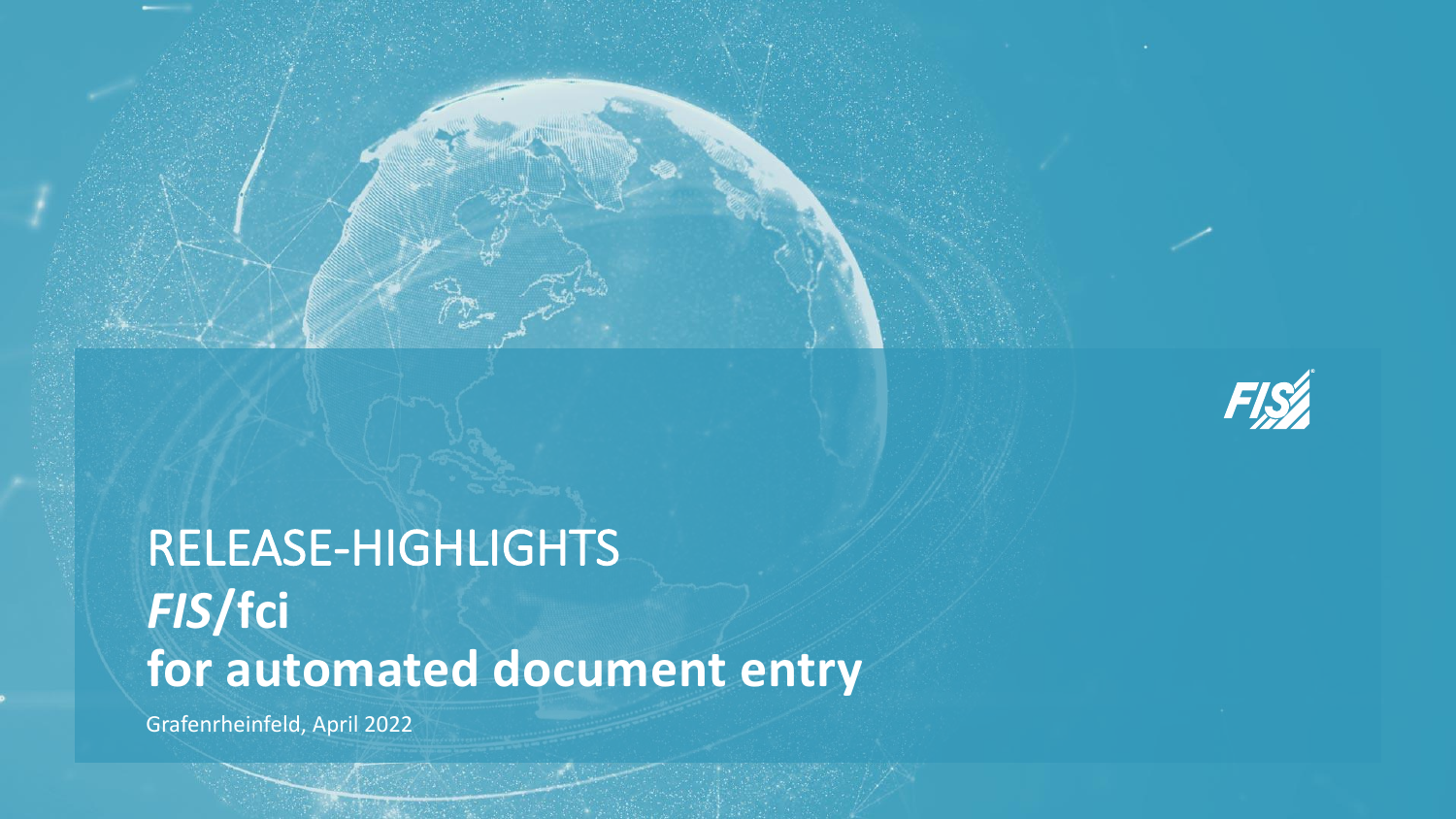## **RELEASE-HIGHLIGHTS** *FIS***/fci NOTE**

The specifications and information by FIS Informationssysteme und Consulting GmbH contained in this document are without obligation and non-binding. The information represents only an extract and reflects the current status. FIS expressly reserves the right to make subsequent changes to these specifications and information.

The specifications and information in this document represent confidential information of FIS and must be kept secret by the receiver. In particular, the passing on of these specifications and information to third parties is prohibited.

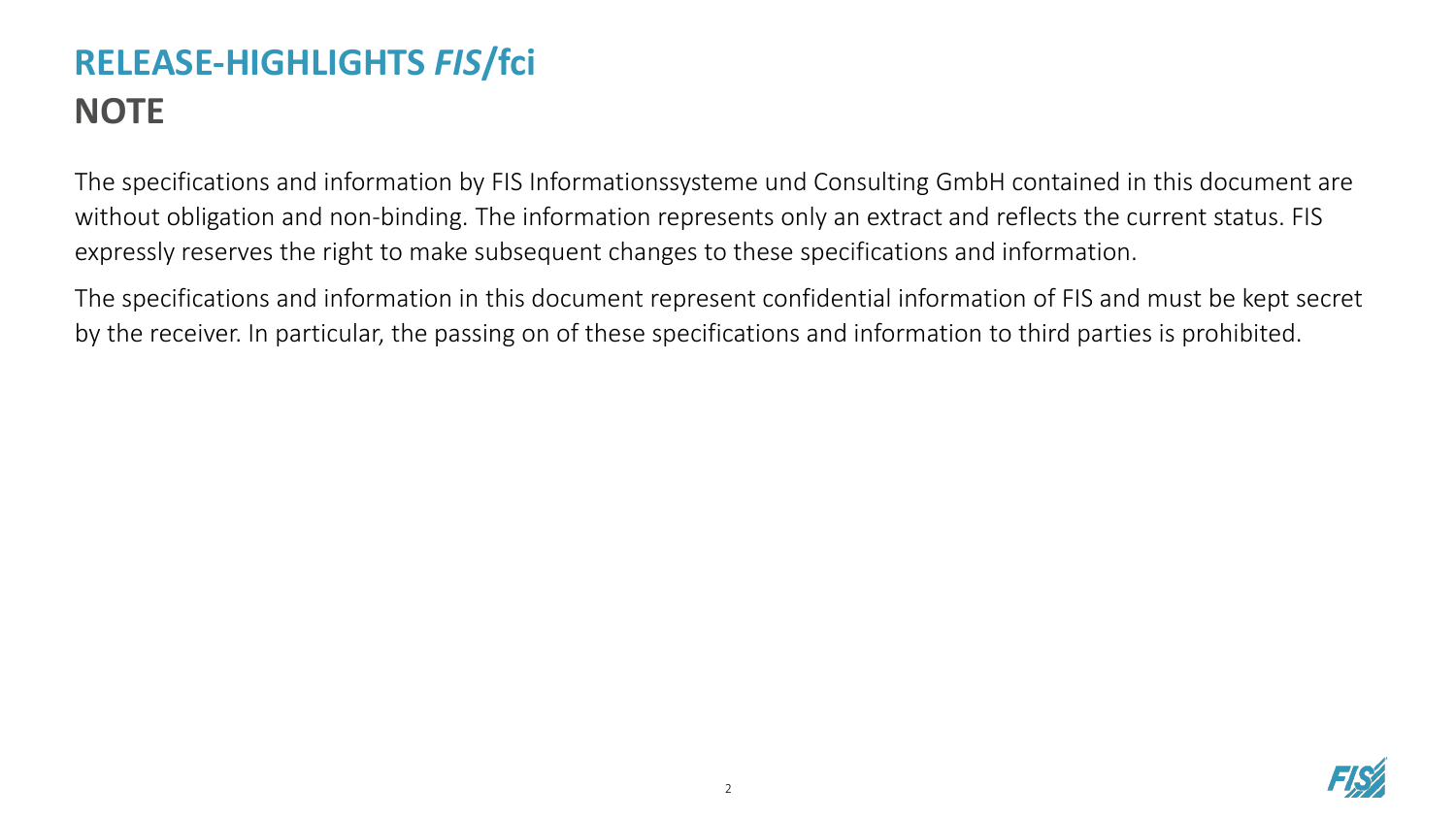### **RELEASE-HIGHLIGHTS** *FIS***/fci THE APPLICATION AND ITS BENEFITS**

The *FIS*/fci optimization as part of *FIS*/edc can be used to automatically enter paper documents or electronic documents, such as PDF documents, in the existing SAP solution. Document characteristics, such as vendor name, address, phone, fax, bank details and tax number, are automatically matched with the master data record in the ERP system.

Excellent recognition rates are achieved using an extensive test methodology. Of course, *FIS*/fci is suitable for all typical documents in companies, such as invoices, order responses, delivery notes and orders.

#### Your benefits:

- Genuine free form recognition
- High recognition rates as from the first invoice
- Self-learning system (knowledge base)
- Vendor recognition > 95%
- Reading of item data
- Automatic check: e.g. art. 14 UstG (sales/purchases tax law); totals, taxes, country-specific requirements, etc.

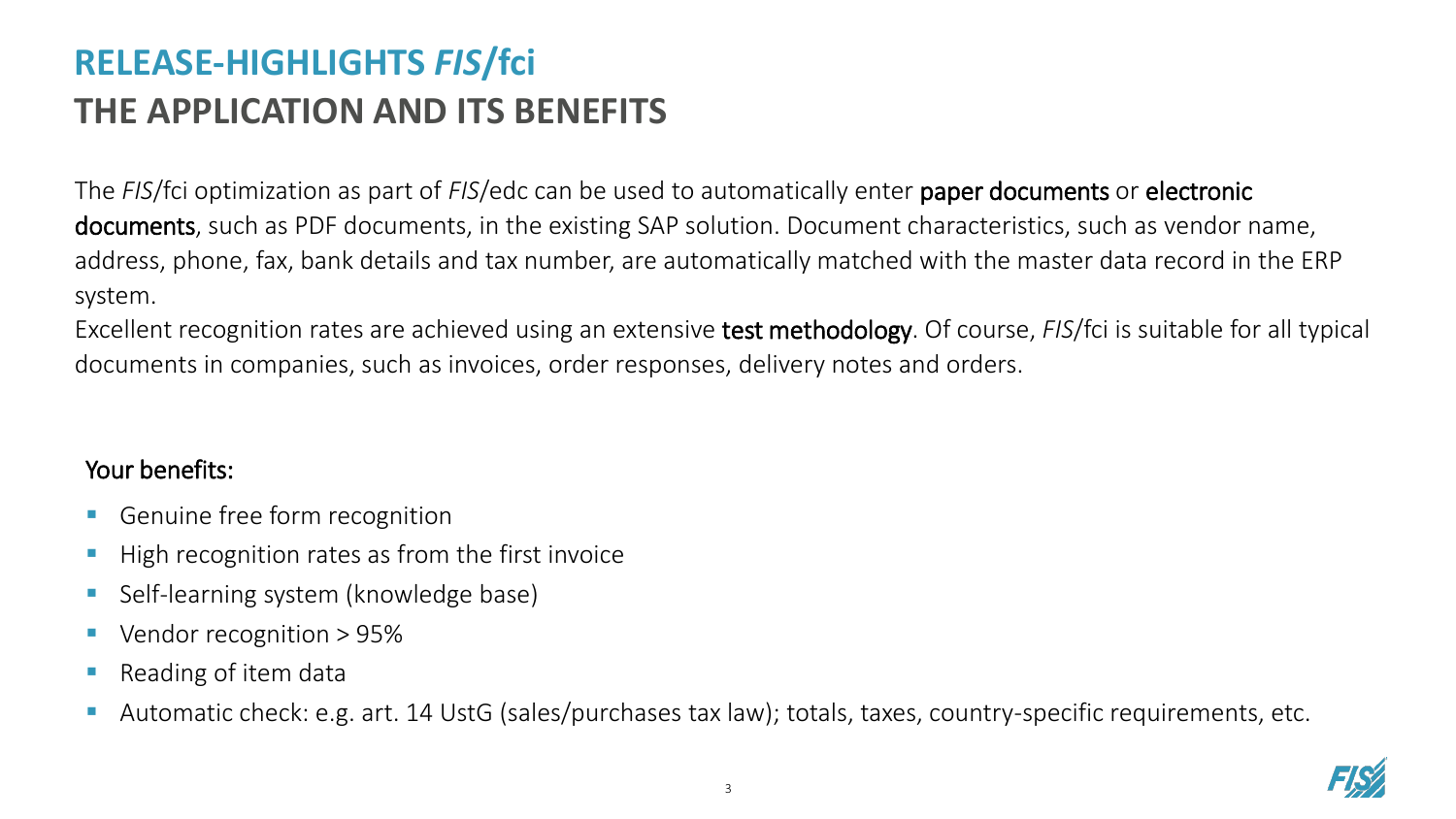### **RELEASE-HIGHLIGHTS** *FIS***/fci**

#### **2022 – Latest Developments**

#### **• Processing of eInvoicing documents**

• For overall processing of all invoice documents, eInvoicing documents can now be recognized as well. These documents are recognized by the SoloIMES application and forwarded to the respective process. Electronic invoices can now be further processed via an on-premise *FIS*/eInvoicing application or via FIS Cloud Service. As a consequence, an entry channel can be used for all invoice types and overall evaluation across all invoice types is enabled.

#### **• Document-based processing**

▪ To improve the flexible application of cloud correction, additional functionalities have been complemented in the cloud application. This, for instance, includes the support of vendor-specific settings and user management.

#### **• Integration into Office 365**

▪ To also enable the use of Office 365 mailboxes and benefit from the increased security mechanisms against attacks, an integration into Office 365 has been implemented in *FIS*/fci.

#### ▪ Schedule-controlled collection of mails

▪ To enable faster processing of incoming documents, multiple times for processing mails and block intervals can be defined in the scheduler. This enables a more flexible and demand-driven processing configuration to process messages in a timely manner and, nevertheless, skip phases of high utilization or maintenance times for instance.